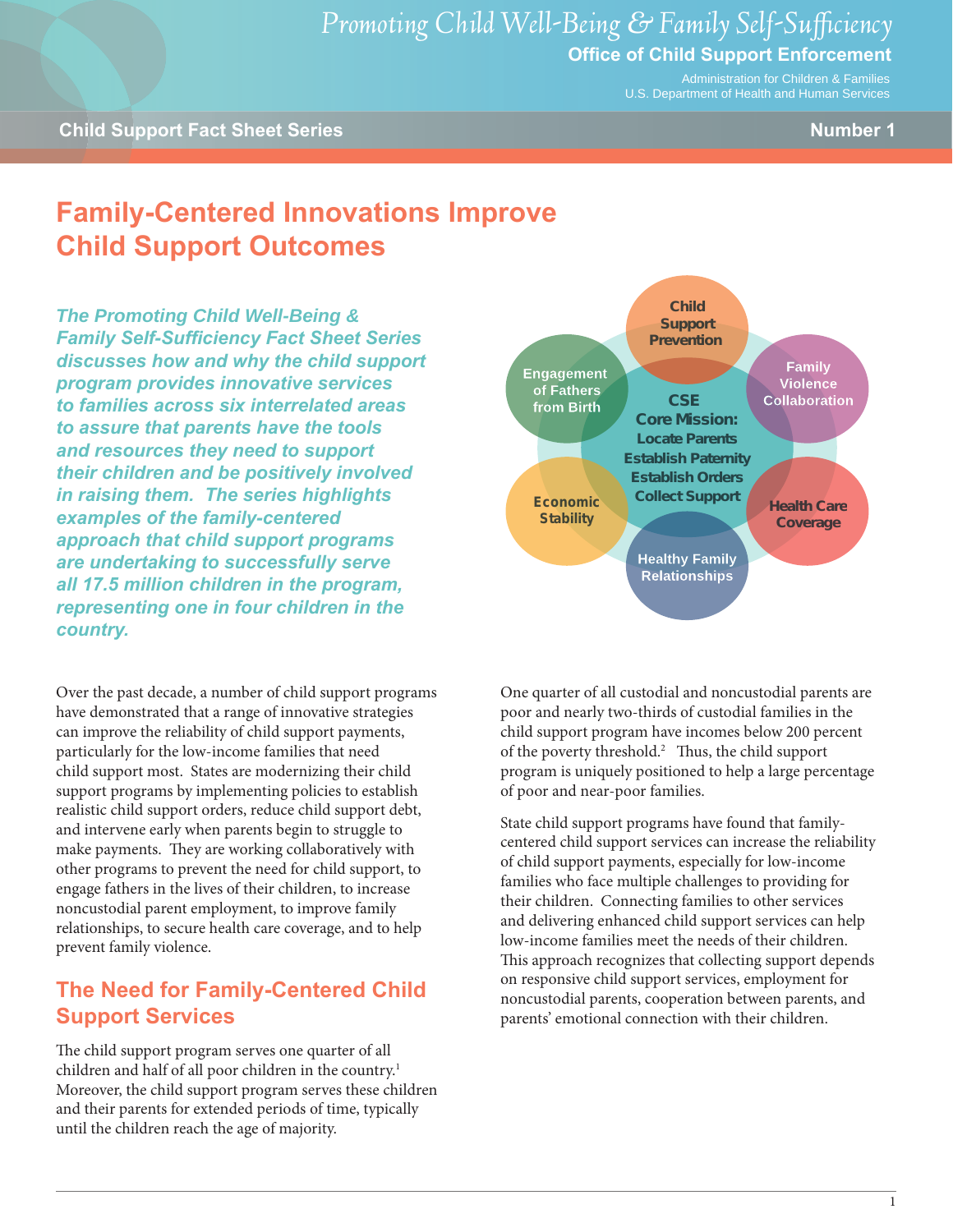Administration for Children & Families U.S. Department of Health and Human Services

**Family-Centered Innovations Improve Child Support Outcomes**

### **Child Support Program Accomplishments**

The child support program has dramatically improved its performance since the passage of welfare reform in 1996.

- • Annual child support collections have nearly tripled from \$11 billion to \$30 billion.
- The total number of paternities established or acknowledged per year has doubled.
- • Cases with a child support order have increased 40 percent.
- The amount of child support collected for every dollar spent on the program has gone from \$3.59 to \$4.88.

The program reduces child poverty and promotes family self-sufficiency by making child support a reliable source of income. In fact, the program removes about a million people from poverty each year, and provides 10 percent of income for all poor custodial families and 40 percent of income for those poor custodial families who receive child support.<sup>3</sup>

The child support program is now recognized as one of the best performing government programs.4 These accomplishments were made possible as a result of the 1996 welfare reform law, which gave states sweeping new enforcement tools and automated interstate databases. Employers and banks have now become crucial private partners of the child support program.

The child support program works well for most parents in the child support caseload—the 75 percent or so who have steady incomes through regular employment or other means. However, it has been less effective for the approximately 25 percent of noncustodial parents who have a limited ability to pay child support. We know that 70 percent of unpaid child support debt is owed by parents with no or low reported earnings.<sup>5</sup> A growing body of research suggests that reduced orders and debt relief can improve employment and child support payments.<sup>6</sup>

#### **The Evolving Child Support Program Policy Agenda**

Created in 1975, the primary purpose of the child support program was to recover welfare costs. But Congress has steadily embraced a broader mission for the program through legislative changes, which has resulted in the gradual shift in the child support program toward a familycentered service delivery model. Today, the child support program is a family-first program, distributing 96 percent of the child support collected to families.

Reflecting this family-centered focus, state child support programs have also started to update and broaden their collections strategies. Child support programs no longer rely exclusively on debt-driven enforcement remedies. Instead, most child support is collected through automatic income withholding. This strategy is combined with data analysis, early intervention, and customized service delivery that relies on proactive case management by child support staff. Traditional enforcement tools are still used when appropriate—that is, when parents have the ability to pay, but fail to do so. This approach has been successful because staff intervenes early to address the reasons parents cannot or do not pay child support. In particular, child support programs have begun to:

- • Encourage parents to participate when child support orders are established.
- • Educate parents about the child support program.
- • Establish realistic child support orders.
- • Use automated systems to detect non-compliance as early as possible.
- Notify noncustodial parents of missed payments before enforcement actions are taken.
- Modify obligations to ensure that they stay consistent with a parent's ability to pay.
- Reduce that portion of child support debt owed to the government if noncustodial parents start paying current support.
- Adopt federal options to pay more support to families, instead of keeping it to repay cash assistance.

In collaboration with its state and local partners, the federal Office of Child Support Enforcement (OCSE) is working to improve policies in these areas. This policy agenda is part of the family-centered approach to child support.